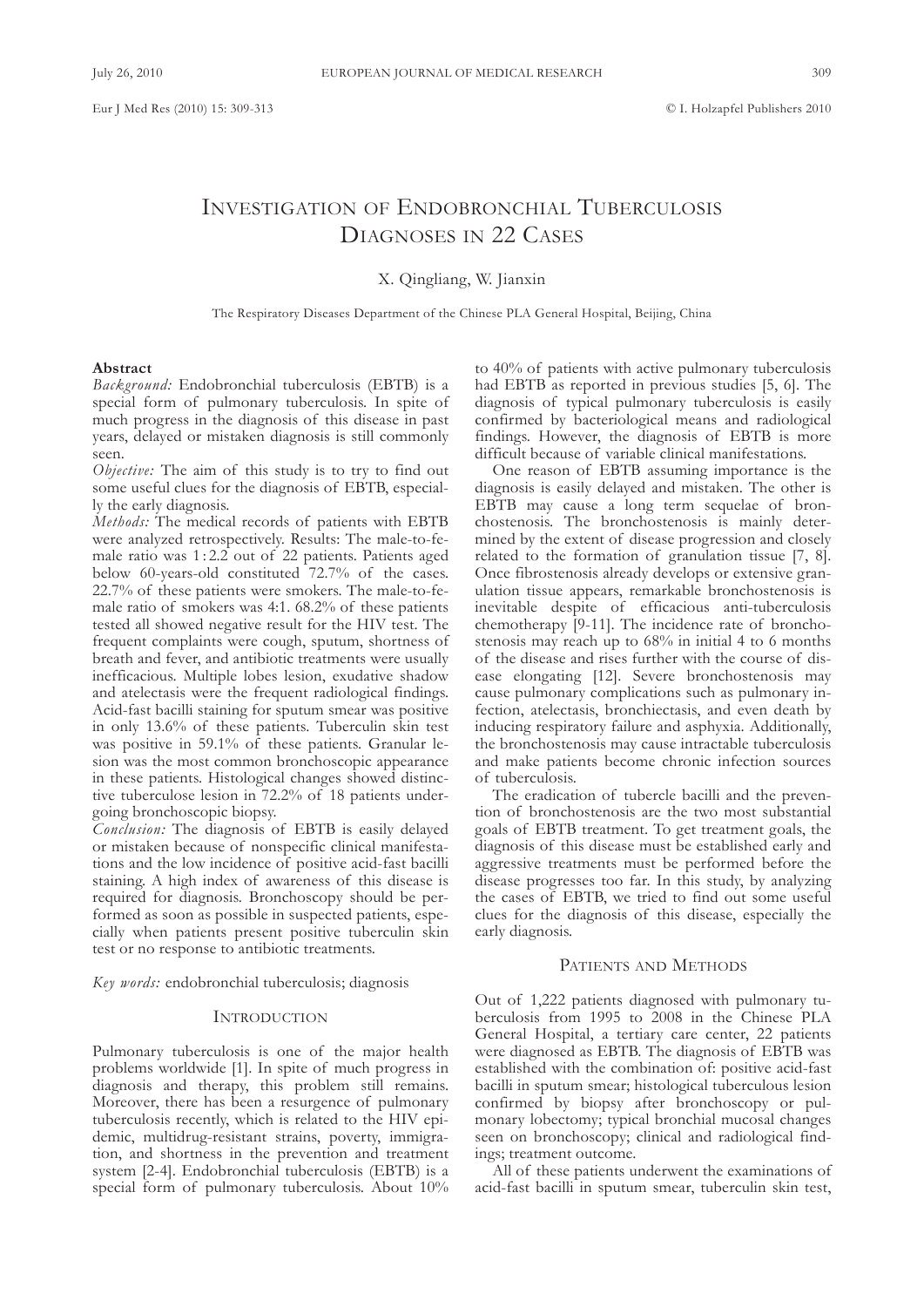chest radioscopy and bronchoscopy, 18 patients underwent the bronchoscopic biopsy, and 4 patients underwent the biopsy after pulmonary lobectomy. We reviewed these patient's medical records, radiological findings, bronchoscopic features and pathological changes, and retrospectivly analyzed these cases.

## **RESULTS**

4 patients were male, 18 patients were female and the male-to-female ratio was 1:2.2 out of 22 patients. Their mean age was 46.8 years with a range from 23 to 82 years. 16 patients (72.7%) were younger than 60 years-old, and 6 patients (27.3%) were older than 60 years-old. 5 patients (22.7%) were smokers, including all of the 4 male patients and 1 female patient. The male-to-female ratio of smokers was 4:1. Their mean smoking history was 17-pack-year with a range from 10 to 30-pack-year. 15 patients (68.2%) undergoing the serologic examination of HIv antibody all tested negative.

The chief complaints were cough (95.5%), sputum (63.6%), shortness of breath (36.4%), fever (27.3%), hemoptysis  $(18.2%)$  and wheezing  $(13.6%)$ . One patient was asymptomatic. The frequent signs were diminished breath sound (31.8%), respiratory rudeness (13.6%) and rhonchus (9.1%). 10 patients (45.5%) had negative signs. 3 patients (13.6%) had past history of tuberculosis. Most of these patients ever received antibiotic treatments, but were inefficacious. The duration of symptoms before visiting our hospital ranged from 7 days to 3 years, and the duration of 10 patients (45.5%) were longer than 3 months.

Radiological findings showed varied pulmonary lesions (Fig. 1) in all of these patients except one who had normal chest radiograph. The pulmonary lesions occurred at the distinctive site of tuberculosis only in 4 patients (18.2%), and non-distinctive sites in 17 patients (77.3%). Multiple lobes were involved in 12 patients (54.5%), left lower lobe in 2 patients (9.1%), left lingual lobe in 1 patient (4.5%), right lower lobe in 1

patient (4.5%) and right middle lobe in 1 patient  $(4.5\%)$ . Larger-area exudative shadow  $(36.4\%)$ , atelectasis (27.3%) and multiple nodules (18.2%) were the common radiological findings. The thickening of the bronchial wall and pleural effusion could be seen in 3 patients (13.6%) and 2 patients (9.1%) respectively. Different radiological features could be often seen in the same patient.

acid-fast bacilli staining for sputum smear was positive in only 3 patients (13.6%). However, tuberculin skin tests were positive in 13 patients (59.1%) and the indurations of 11 patients (50.0%) were larger than 5mm in diameter.

The forms of EBTB could be classified into seven subtypes by bronchoscopic features according to the previous studies [12, 13]. If multiple bronchial mucosal lesions occurred in the same patient, the most obvious lesion was the basis of classification. In our study, the granular type (31.8%) was the most common subtype, and followed by the nonspecific bronchitic (18.2%), the tumorous (13.6%), the fibrostenotic  $(13.6\%)$ , the edematous-hyperemic  $(9.1\%)$ , the actively caseating (9.1%) and the ulcerative (4.5%).

Histological changes showed distinctive tuberculose lesion in 72.2% of 18 patients undergoing bronchoscopic biopsy, and in all of the remaining 4 patients undergoing biopsy after pulmonary lobectomy.

## **DISCUSSION**

EBTB is defined as the tuberculous infection of tracheobronchial tree. It can affect any part and layer of the tracheobronchial wall. The incidence of EBTB is increasing in recent years, especially with the impact of HIV infection  $[3, 14]$ . The pathogenesis of EBTB is not fully clear. Possible mechanisms include direct implantation of tubercle bacilli from parenchymal focus, direct infiltration from adjacent tuberculous mediastinal lymph node, rupture of tuberculous intrathoracic lymph node into the bronchus, lymphatic spread along the bronchial tree by lymphatic drainage, and

*Fig* 1. Radiological findings showed varied pulmonary lesions in patients with EBTB. The left: sheeted exudative shadows and nodules in bilateral middle and lower lung fields. the middle: atelectasis of right lung. the right: exudative shadows in right lower lung field.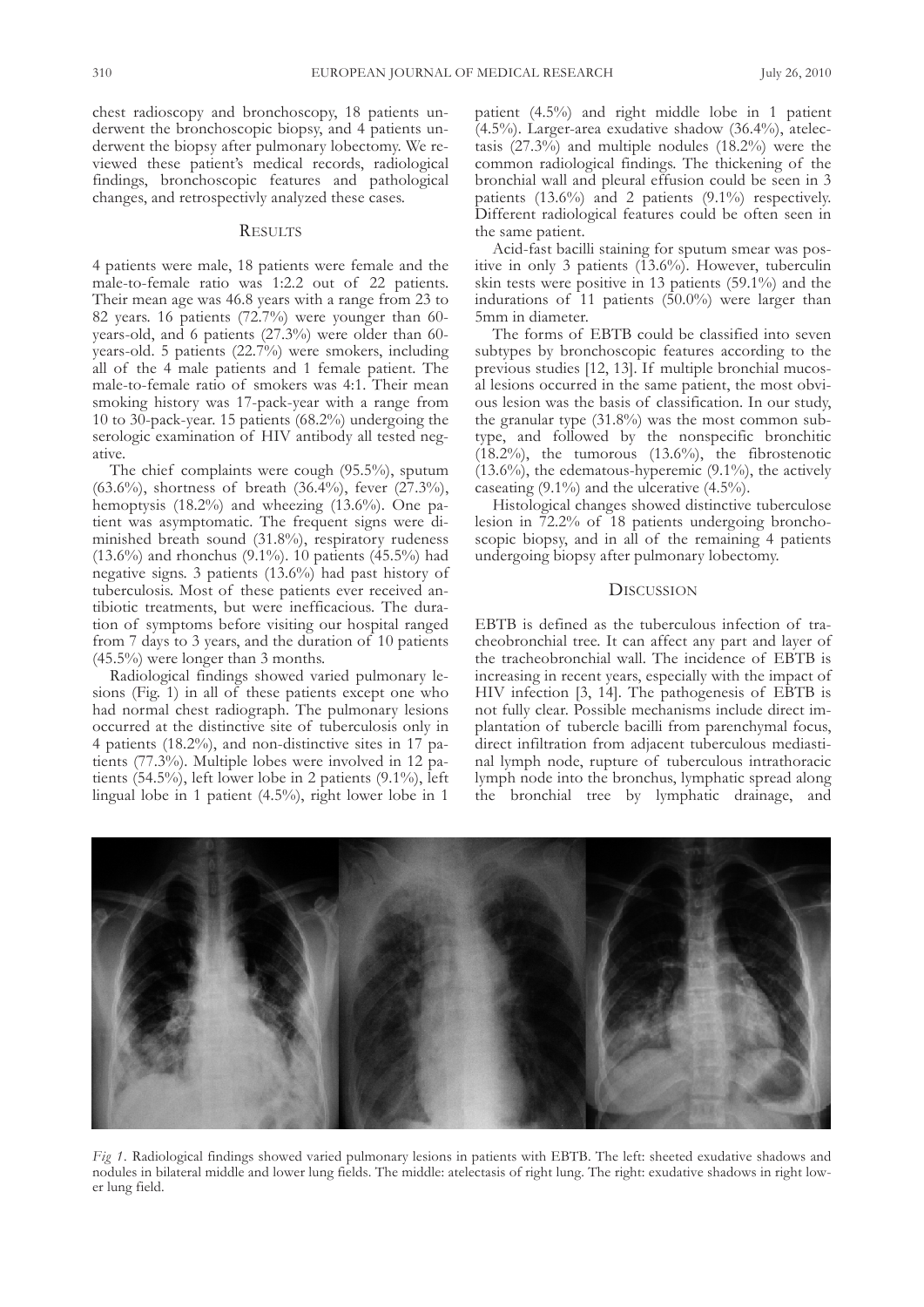hematogenous spread. Most EBTB cases have obvious pulmonary lesions, but 10% to 20% of the cases may have normal chest radiographs [15]. EBTB usually complicates the pulmonary lesions and simulates other diseases [15-18], and other diseases may also simulate EBTB [19], all of which can lead to delayed or mistaken diagnosis. Early diagnosis is more difficult in such patients with normal chest radiographs [20]. Delayed or mistaken diagnosis and treatments rise to the incidence of bronchostenosis which is relate to the degree, extent and duration of lesions before treatment [13]. To avoid delayed diagnosis and treatments, it is required to study the clinical manifestations of patients with EBTB.

In this study, only 22 patients were diagnosed as EBTB out of 1,222 patients with pulmonary tuberculosis. This was a very low ratio compared with the incidence rate reported previously [5, 6], which suggested EBTB was often overlooked by clinicians. Thus, a high index of awareness of this disease is required for early diagnosis, especially in patients with negative HIv test because 68.2% of these patients undergoing HIv test all tested negative in this study.

Usually, EBTB is more commonly observed in female patients, of which the reasons are unclear. The possible reasons may include that females do not expectorate sputum as well as males because of their thinner bronchcial lumens and the sociocultural and cosmetic backgrounds. In this study, EBTB showed likewise preponderance in female patients, consistenting with other studies [12, 13]. It is well-known that the incidence of EBTB is high in young patients. However, recent reports showed it was also high in elderly patients [21]. In this study, there were also 6 patients  $(27.3\%)$  who were older than 60-years-old. The possible reasons of high EBTB incidence in elderly patients may include the diminished immune function causing reactivation of dormant tubercle bacilli and reinfection by new exogenous tubercle bacilli. Recent reports suggested that exogenous reinfection was a significant cause of tuberculosis in adults [22-25]. The high incidence of EBTB in female and elderly patients should be paid attention to.

It is well-known that smoking increases the risk for tuberculosis infection. However, it is unclear if smoking increases the incidence rate of EBTB. In this study, 5 patients (22.7%) including all of the 4 male patients and 1 female patient were smokers and the male-to-female ratio of smokers was 4:1. This suggested that smoking might be a predominant high risk factor for EBTB in males, but not in females.

The clinical manifestations of EBTB may be acute, insidious, or delayed [26]. In this study, the frequent complaints and signs were varied and no helpful to distinguish EBTB from other diseases, let alone such patients without symptoms and positive signs. In this study, only 18.2% of these patients presented hemoptysis, a frequent symptom of pulmonary tuberculosis. This suggested hemoptysis was also not helpful to the diagnosis of EBTB. However, the inefficacy of antibiotic treatments and the relatively long duration of symptoms might be clues for diagnosis of EBTB.

Most cases of EBTB have concurrent pulmonary lesions and the radiological findings are usually mis-



*Fig.* 2. Computer tomography of a patient with EBTB showed the wall thickening of left upper bronchi (arrow) and exudative shadow in left upper lobe.

leading. In our study, all of these patients presented varied pulmonary lesions except one with normal chest radiograph. Most pulmonary lesions of these patients located the non-distinctive site and showed no characteristics of tuberculosis. Multiple lobes lesion, exudative shadow and atelectasis were more commonly seen. These radiological findings could make it difficult to diagnose early. Computerized tomography may find the lesions of bronchus (fig. 2) and be helpful to the diagnosis of EBTB [27, 28].

One of the important diagnosis means of EBTB is bacteriologic confirmation. freshly expectorated sputum of patients is the best sample to stain for tubercle bacilli. However, the incidence of positive acid-fast bacilli staining in sputum smear is low. In our study, Only 3 patients (13.6%) had positive acid-fast bacilli staining in sputum smear. An interesting finding in our study was that more than half of these patients (59.1%) had positive tuberculin skin tests. Positive tuberculin skin tests were not attributed to the vaccination of Bacille Calmette-Guerin after five years duration since the last vaccination because the effects of vaccination generally wane with time [29] and adults seldom received the vaccination. Thus, we consider that the positive tuberculin skin test is a valuable clue for early diagnosis of EBTB.

The bronchoscopic appearances (Fig. 3) of EBTB could be classified into seven subtypes [12,13]: the actively caseating (Bronchial mucosa was swollen, hyperemic and covered with a larger amount of whitish cheese-like material.), the oedematous-hyperaemic (bronchial mucosal was severely swollen and hyperemic.), the fibrostenotic (Bronchial lumen narrowed obviously due to the fibrous hyperplasia and contracture.), the tumorous (Hyperplastic focal tissue formed an endobronchial mass like lung cancer.), the granular (bronchial mucosa appeared severe inflammatory changes and rice-like nodules scattered in mucosa.), the ulcerative (bronchial mucosa appeared ulcer.) and the nonspecific bronchitic (bronchial mucosa only showed mild mucosal swelling and/or hyperemia). The subtype of the actively caseating is the most commonly seen as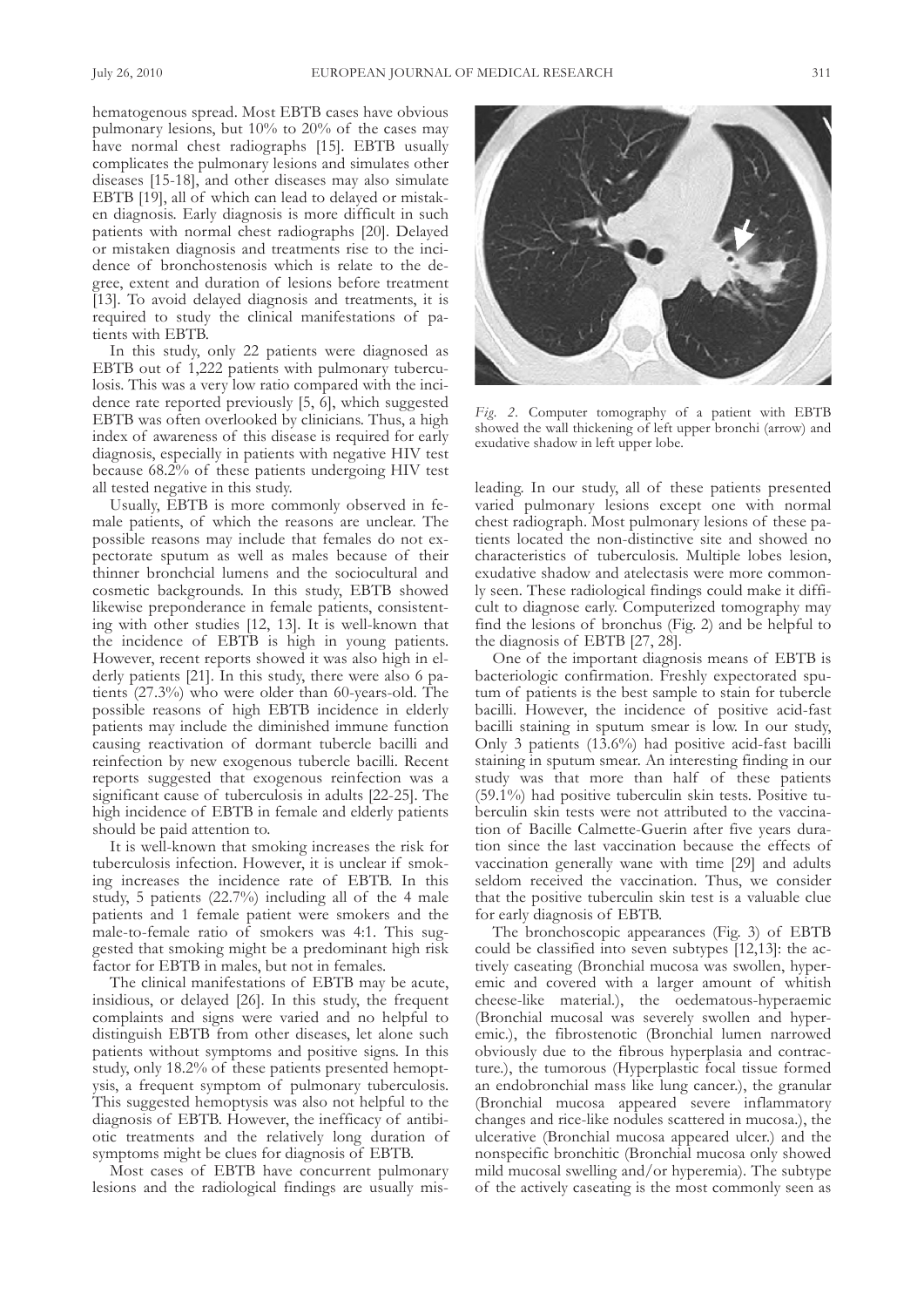

*Fig.* 3. Bronchoscopic appearances of seven subtypes of EBTB. A: the actively caseating. B: The oedematous-hyperaemic. C: The fibrostenotic (arrow). D: The tumorous. E: The granular. F: The ulcerative (arrow). G: The nonspecific bronchitic.

previously reported. However, in this study, the subtype of the granular (31.8%) was most commonly seen, which differed from other studies. One of the possible reasons of this difference may be different pathogenesis and subpopulation. In this study, the diagnoses of EBTB in 72.2% of 18 patients undergoing bronchoscopic biopsy were confirmed by histological examination. This revealed bronchoscopic biopsy was a very valuable method for the diagnosis of EBTB, even in the patients with negative acid-fast bacilli staining in sputum smear. Other bronchoscopic procedures such as bronchoalveolar lavage, brushings, needle aspiration and endobronchial ultrasonography can also be used to increase the diagnostic success [30-35].

In conclusion, the diagnosis of EBTB is easily delayed or mistaken because of nonspecific clinical manifestations, misleading radiological findings and the low incidence of positive acid-fast bacilli staining. A high index of awareness is required for the diagnosis of this disease, especially the early diagnosis. The symptoms of refractory cough, sputum, shortness of breath, hemoptysis or wheezing, the signs of diminished breath sound, respiratory rudeness or rhonchus and the radiological findings of multiple lobes lesion, exudative shadow or atelectasis should be suspected caused potentially by EBTB. Bronchoscopy should be performed as soon as possible in suspected patients, especially when patients present the relatively long duration of symptoms, positive tuberculin skin test or no response to antibiotic treatments. If the diagnosis is not confirmed by pathological and bacteriological findings after repetitious biopsies and bacteriologic examinations, the diagnosis of EBTB should be established by the combination of clinical, radiological and bronchoscopic findings for early empirical treatments to avoid fibrous bronchostenosis.

## **REFERENCES**

- 1. Dye C, Scheele S, Dolin P, et al. Global burden of tuberculosis: Estimated incidence, prevalence, and mortality by country. WHo global surveillance and Monitoring Project. JaMa; 1999, 282: 677-686.
- 2. Millard PS, Cegielski JP, Wing S, et al. Rurality and tuberculosis incidence trends in North and South Carolina, 1982 to 1992. J Rural Health; 1994, 10: 226-236.
- 3. glynn JR. Resurgence of tuberculosis and the impact of HIv infection. br Med bull; 1998, 54: 579-593.
- 4. lerner bH. catching patients: tuberculosis and detention in the 1990s. chest; 1999, 115: 236-241.
- 5. calpe Jl, chiner E, larramendi cH. Endobronchial tuberculosis in HIV-infected patients. AIDS; 1995, 9: 59-64.
- 6. Han JK, Im Jg, Park JH, et al. bronchial stenosis due to endobronchial tuberculosis: successful treatment with self-expandingmetallic stent. aJR; 1992, 159: 971-972.
- 7. Kim YH, Kim Ht, lee Ks, et al. serial fiberoptic bronchoscopic observations of endobronchial tuberculosis befor and early after antituberculosis chemotherapy. chest; 1993, 103: 673-677.
- 8. Smith LS, Schillaci RF, Sarlin RF. Endobronchial tuberculosis: serial fiberoptic bronchoscopy and natural history. chest; 1987, 91: 644-647.
- 9. Park cs, Him Ku, lee sM, et al. bronchial hyperreactivity in patients with endobronchial tuberculosis. Respir Med; 1995, 89: 419-422.
- 10. Hoheisel G, Chan BK, Chan CH, et al. Endobronchial tuberculosis: diagnostic features and therapeutic outcome. Respir Med; 1994, 88: 593-597.
- 11. Park IW, choi bW, Hue sH. Prospective study of corticosteroid as an adjunct in the treatment of endobronchial tuberculosis in adults. Respirology; 1997, 2: 275-281.
- 12. Lee JH, Park SS, Lee DH, et al. Endobronchial tuberculosis: clinical and bronchoscopic feature in 121 cases. chest; 1992, 102: 990\_993.
- 13. chung Hs, lee JH. bronchoscopic assessment of the Evolution of Endobronchial Tuberculosis. Chest; 2000, 117: 385-392.